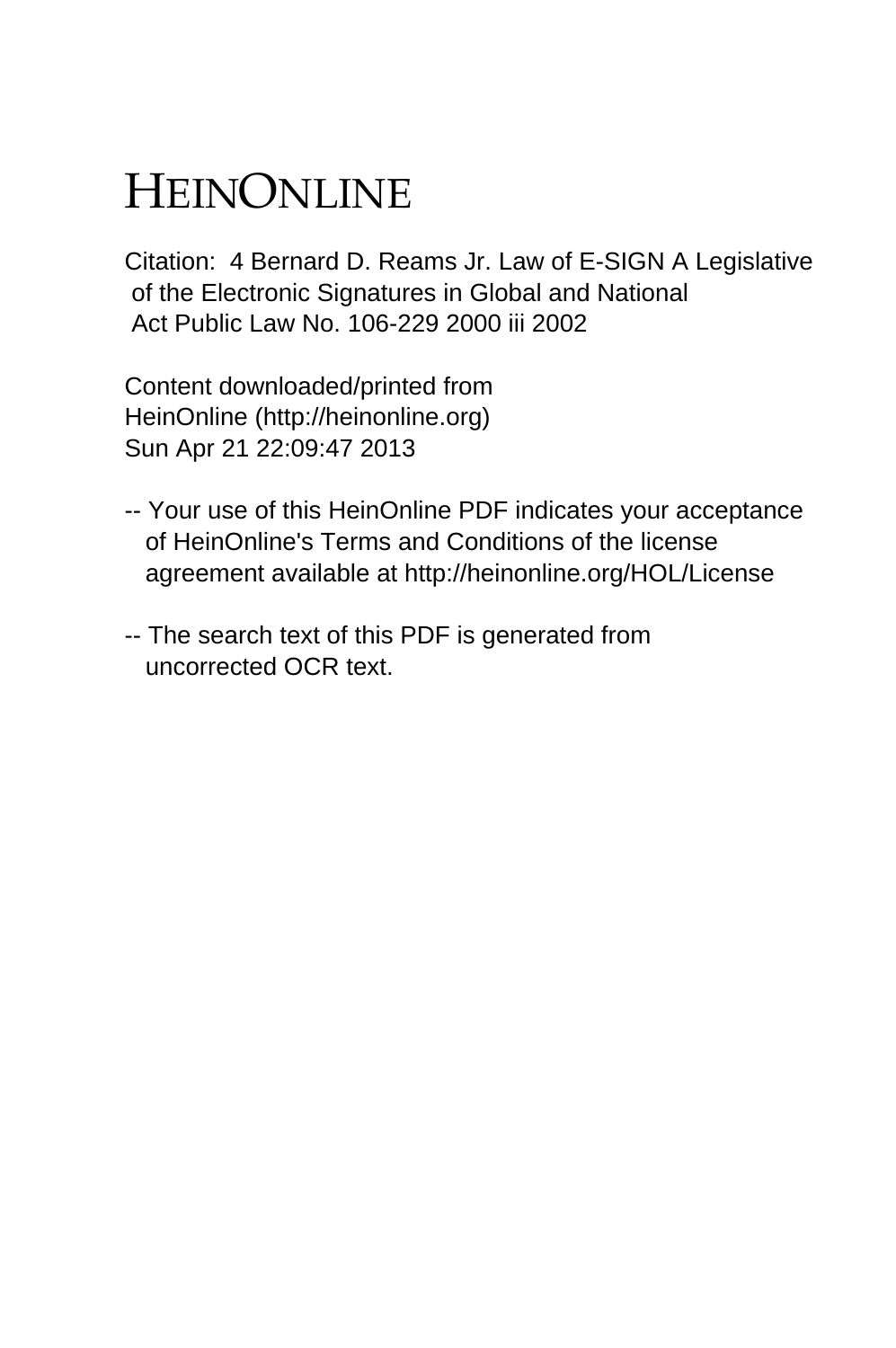[Weekly Compilation of Presidential Documents] From the 2000 Presidential Documents Online via **GPO** Access [frwais.access.gpo.gov] [DOCID:pd19jn00\_txt-24]

 $\epsilon$ 

[Page **1365]**

Monday, June 19, 2000

Volume. 36--Number 24 Pages **1331-1383**

Week Ending Friday, June 16, 2000

Statement on House of Representatives Action on Electronic Signatures Legislation

June 14, 2000

**I** am pleased that the House today adopted the electronic signatures conference report by an overwhelming vote. I expect similar support in the Senate for this bipartisan agreement and look forward to signing this key legislation into law.

This historic legislation will ensure that our consumer protections apply when Americans do business on-line. It will encourage the information technology revoiution that has helped lower inflation, raise productivity, and spur new research and development. By marrying one of our oldest values--our commitment to consumer protection--with the newest technologies, we can achieve the full measure of the benefits that E-commerce has to offer. My congratulations to the Democratic and Republican leaders of the conference committee who worked together to forge this landmark legislation.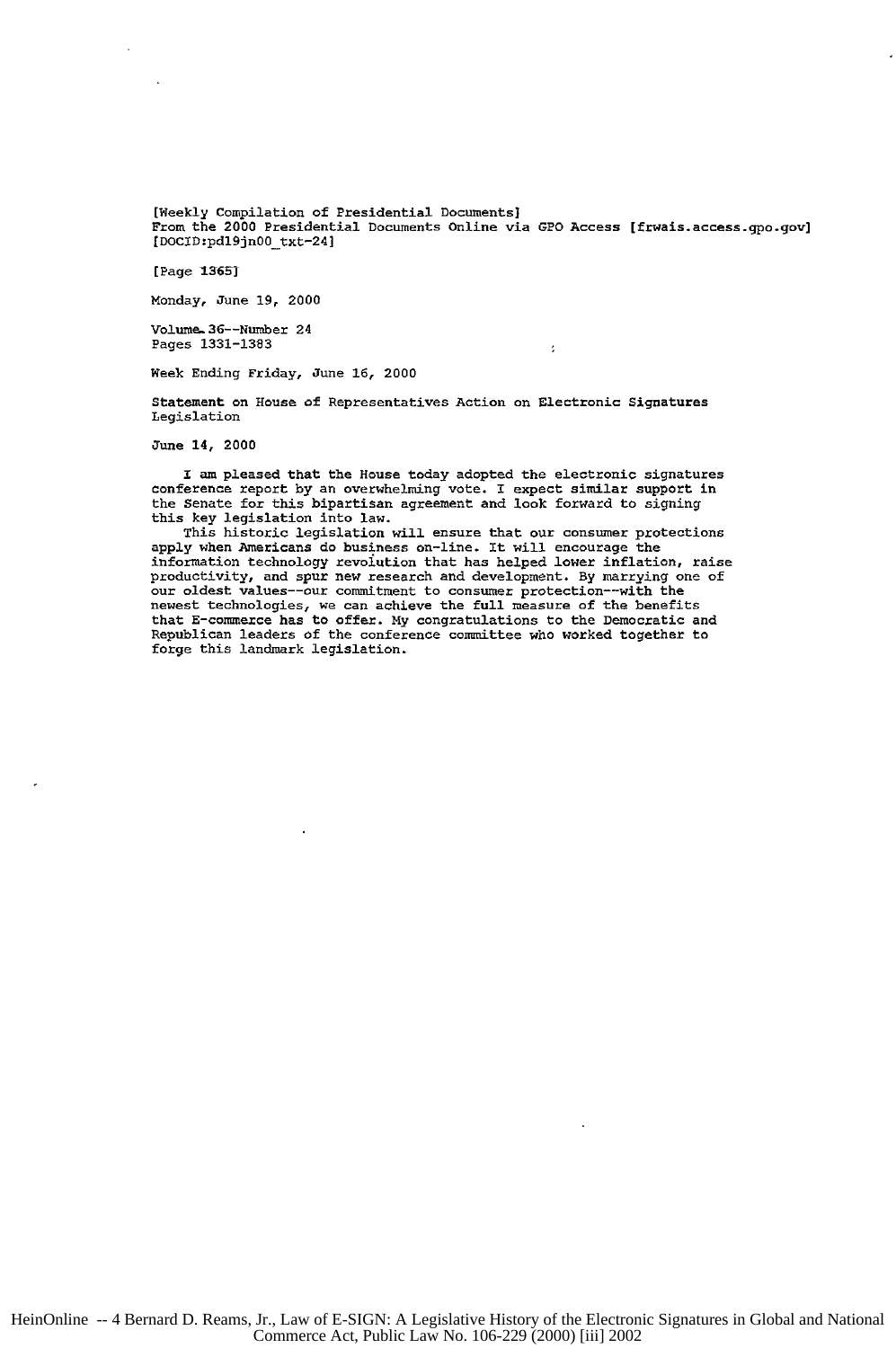HeinOnline -- 4 Bernard D. Reams, Jr., Law of E-SIGN: A Legislative History of the Electronic Signatures in Global and National Commerce Act, Public Law No. 106-229 (2000) [iv] 2002